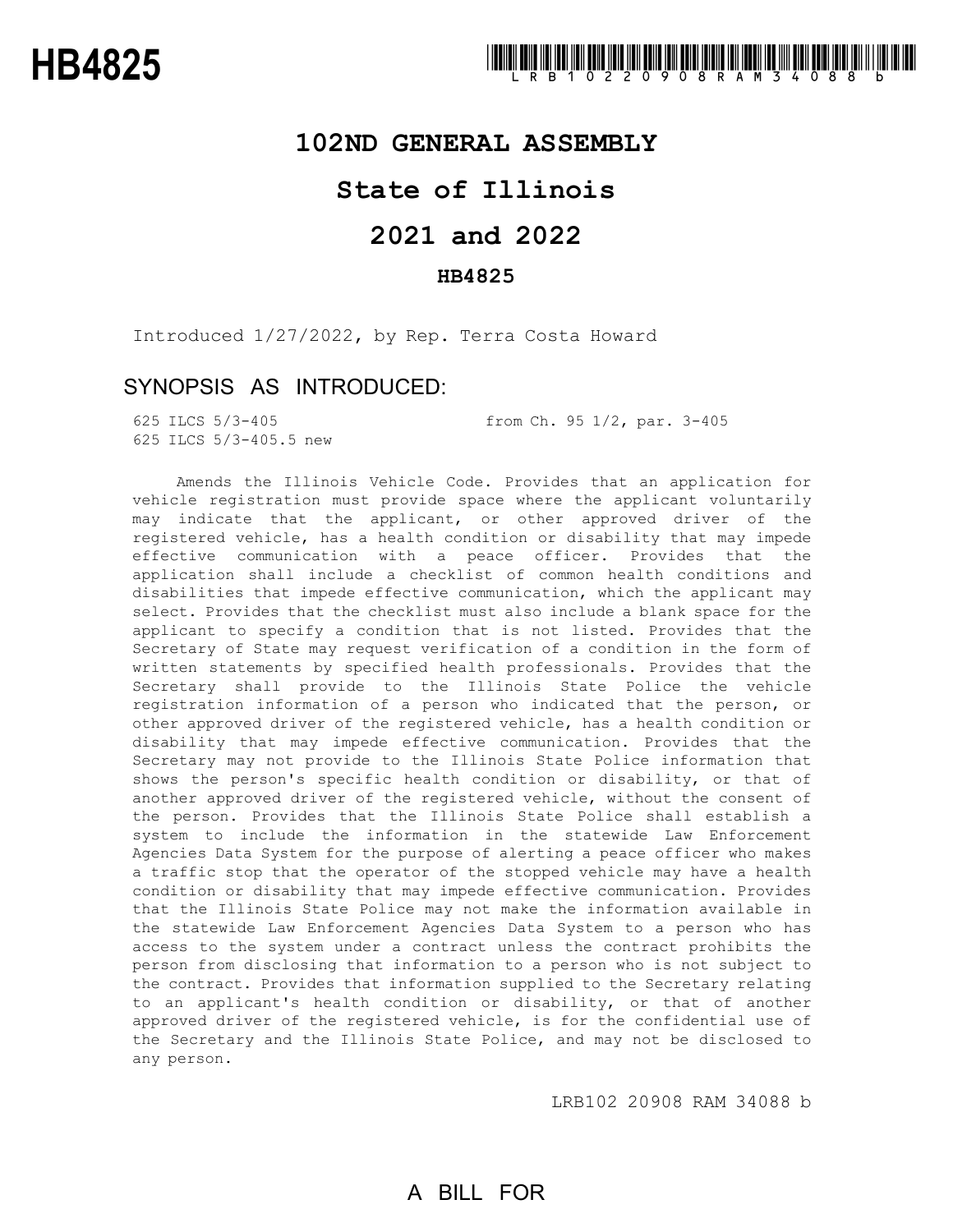1

AN ACT concerning transportation.

#### **Be it enacted by the People of the State of Illinois, represented in the General Assembly:** 2 3

Section 5. The Illinois Vehicle Code is amended by changing Section 3-405 and by adding Section 3-405.5 as follows: 4 5 6

(625 ILCS 5/3-405) (from Ch. 95 1/2, par. 3-405) 7

Sec. 3-405. Application for registration. 8

(a) Every owner of a vehicle subject to registration under this Code shall make application to the Secretary of State for the registration of such vehicle upon the appropriate form or forms furnished by the Secretary. Every such application shall bear the signature of the owner written with pen and ink and contain: 9 10 11 12 13 14

1. The name, domicile address, as defined in Section 1-115.5 of this Code, (except as otherwise provided in this paragraph 1), mail address of the owner or business address of the owner if a firm, association, or corporation, and, if available, email address of the owner. If the mailing address is a post office box number, the address listed on the driver license record may be used to verify residence. A police officer, a deputy sheriff, an elected sheriff, a law enforcement officer for 15 16 17 18 19 20 21 22 23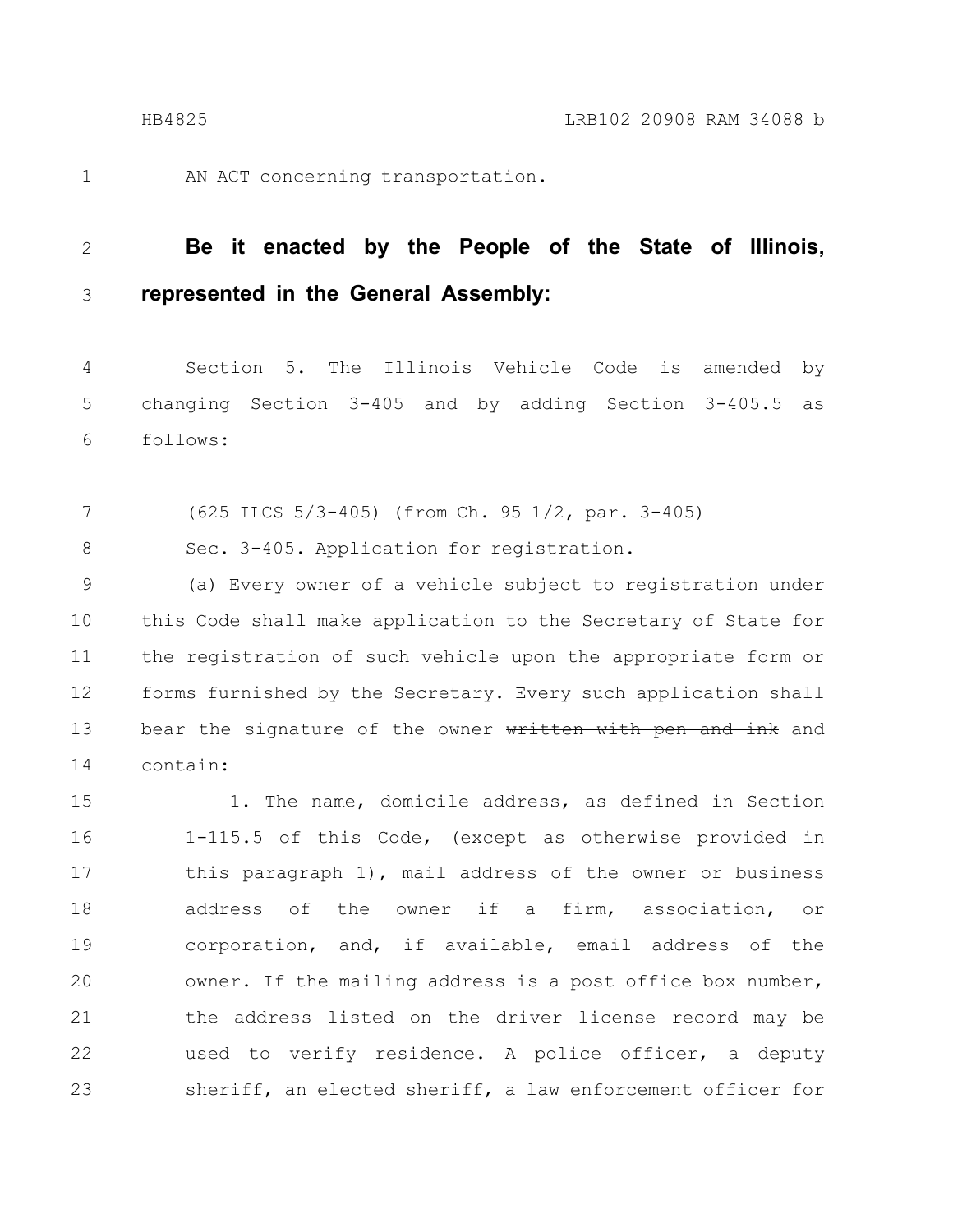the Illinois State Police, a fire investigator, a state's attorney, an assistant state's attorney, a state's attorney special investigator, or a judicial officer may elect to furnish the address of the headquarters of the governmental entity, police district, or business address where he or she works instead of his or her domicile address, in which case that address shall be deemed to be his or her domicile address for all purposes under this Chapter 3. The spouse and children of a person who may elect under this paragraph 1 to furnish the address of the headquarters of the government entity, police district, or business address where the person works instead of the person's domicile address may, if they reside with that person, also elect to furnish the address of the headquarters of the government entity, police district, or business address where the person works as their domicile address, in which case that address shall be deemed to be their domicile address for all purposes under this Chapter 3. In this paragraph 1: (A) "police officer" has the meaning ascribed to "policeman" in Section 10-3-1 of the Illinois Municipal Code; (B) "deputy sheriff" means a deputy sheriff appointed under Section 3-6008 of the Counties Code; (C) "elected sheriff" means a sheriff commissioned pursuant to Section 3-6001 of the Counties Code; (D) "fire investigator" means a person classified as a peace officer under the Peace Officer Fire Investigation 1 2 3 4 5 6 7 8 9 10 11 12 13 14 15 16 17 18 19 20 21 22 23 24 25 26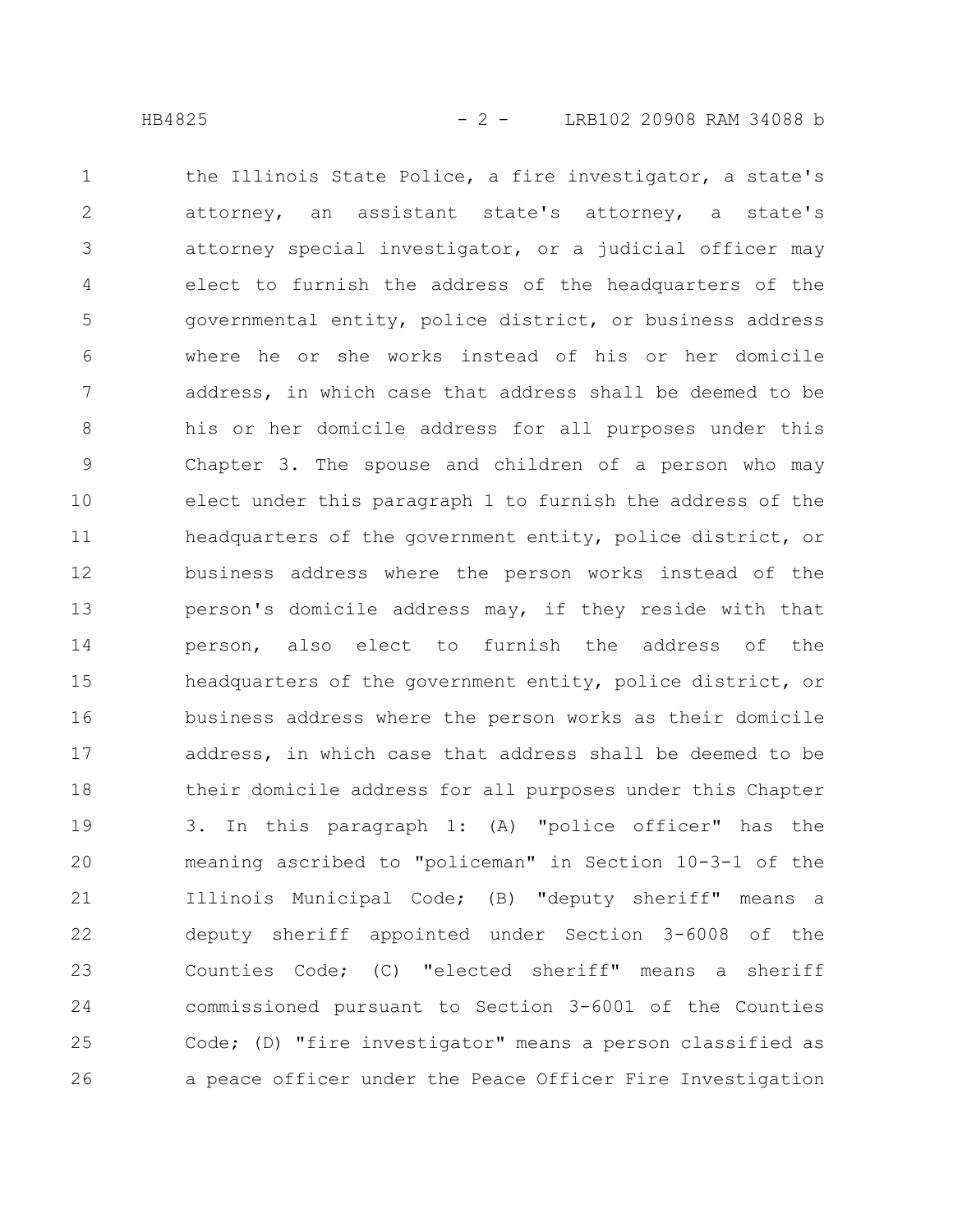Act; (E) "state's attorney", "assistant state's attorney", and "state's attorney special investigator" mean a state's attorney, assistant state's attorney, and state's attorney special investigator commissioned or appointed under Division 3-9 of the Counties Code; and (F) "judicial officer" has the meaning ascribed to it in Section 1-10 of the Judicial Privacy Act. 1 2 3 4 5 6 7

2. A description of the vehicle, including such information as is required in an application for a certificate of title, determined under such standard rating as may be prescribed by the Secretary. 8 9 10 11

3. (Blank).

12

3.5. A space for a voluntary disclosure of a condition that impedes effective communication under Section 3-405.5. 13 14 15

4. Such further information as may reasonably be required by the Secretary to enable him to determine whether the vehicle is lawfully entitled to registration and the owner entitled to a certificate of title. 16 17 18 19

5. An affirmation by the applicant that all information set forth is true and correct. If the application is for the registration of a motor vehicle, the applicant also shall affirm that the motor vehicle is insured as required by this Code, that such insurance will be maintained throughout the period for which the motor vehicle shall be registered, and that neither the owner, 20 21 22 23 24 25 26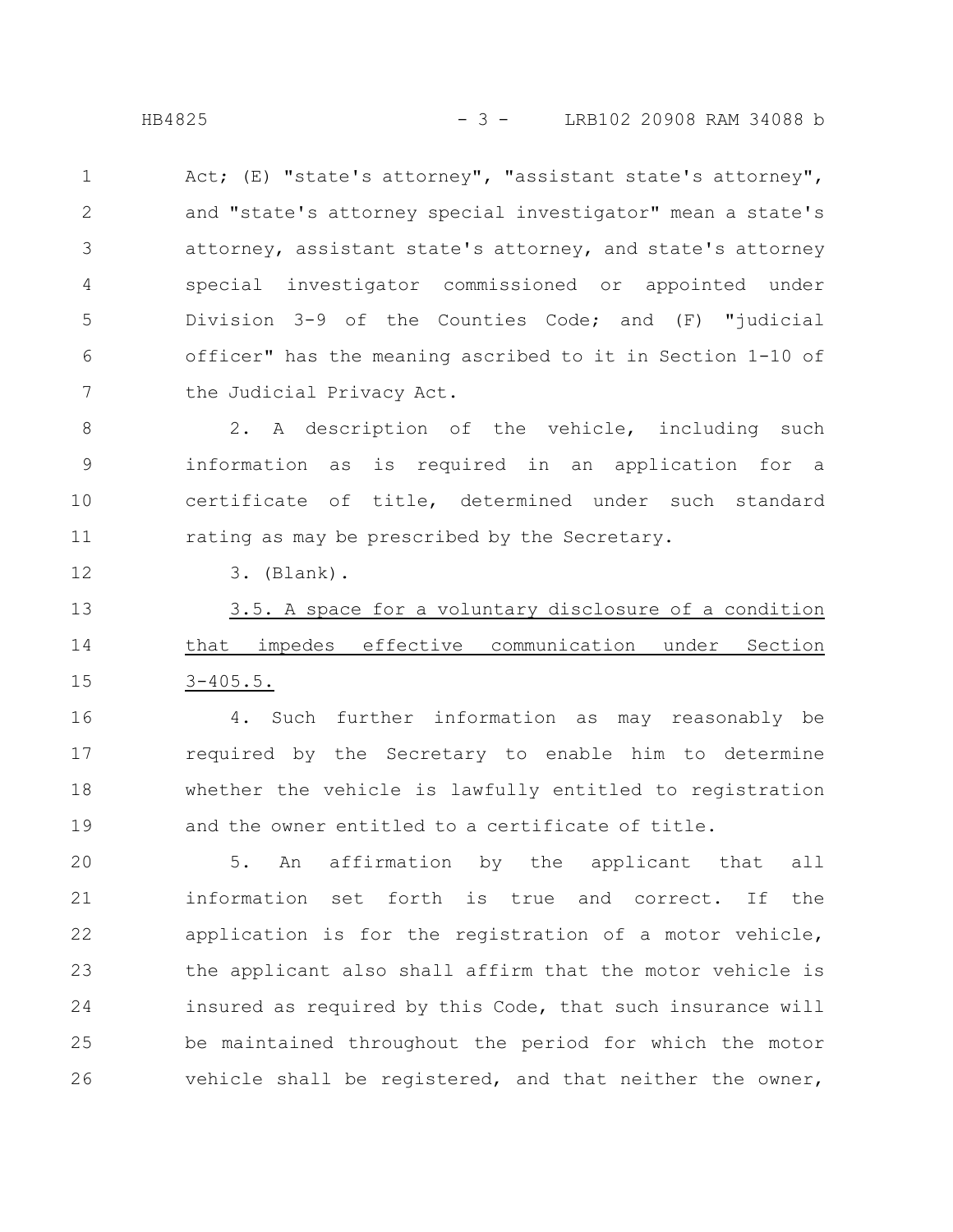HB4825 - 4 - LRB102 20908 RAM 34088 b

nor any person operating the motor vehicle with the owner's permission, shall operate the motor vehicle unless the required insurance is in effect. If the person signing the affirmation is not the sole owner of the vehicle, such person shall be deemed to have affirmed on behalf of all the owners of the vehicle. If the person signing the affirmation is not an owner of the vehicle, such person shall be deemed to have affirmed on behalf of the owner or owners of the vehicle. The lack of signature on the application shall not in any manner exempt the owner or owners from any provisions, requirements or penalties of this Code. 1 2 3 4 5 6 7 8 9 10 11 12

(b) When such application refers to a new vehicle purchased from a dealer the application shall be accompanied by a Manufacturer's Statement of Origin from the dealer, and a statement showing any lien retained by the dealer. 13 14 15 16

(Source: P.A. 102-538, eff. 8-20-21.) 17

18

(625 ILCS 5/3-405.5 new)

Sec. 3-405.5. Registration by an owner with a condition that impedes effective communication. 19 20

(a) An application for registration must provide space where the applicant voluntarily may indicate that the applicant, or other approved driver of the registered vehicle, has a health condition or disability that may impede effective communication with a peace officer. The application shall 21 22 23 24 25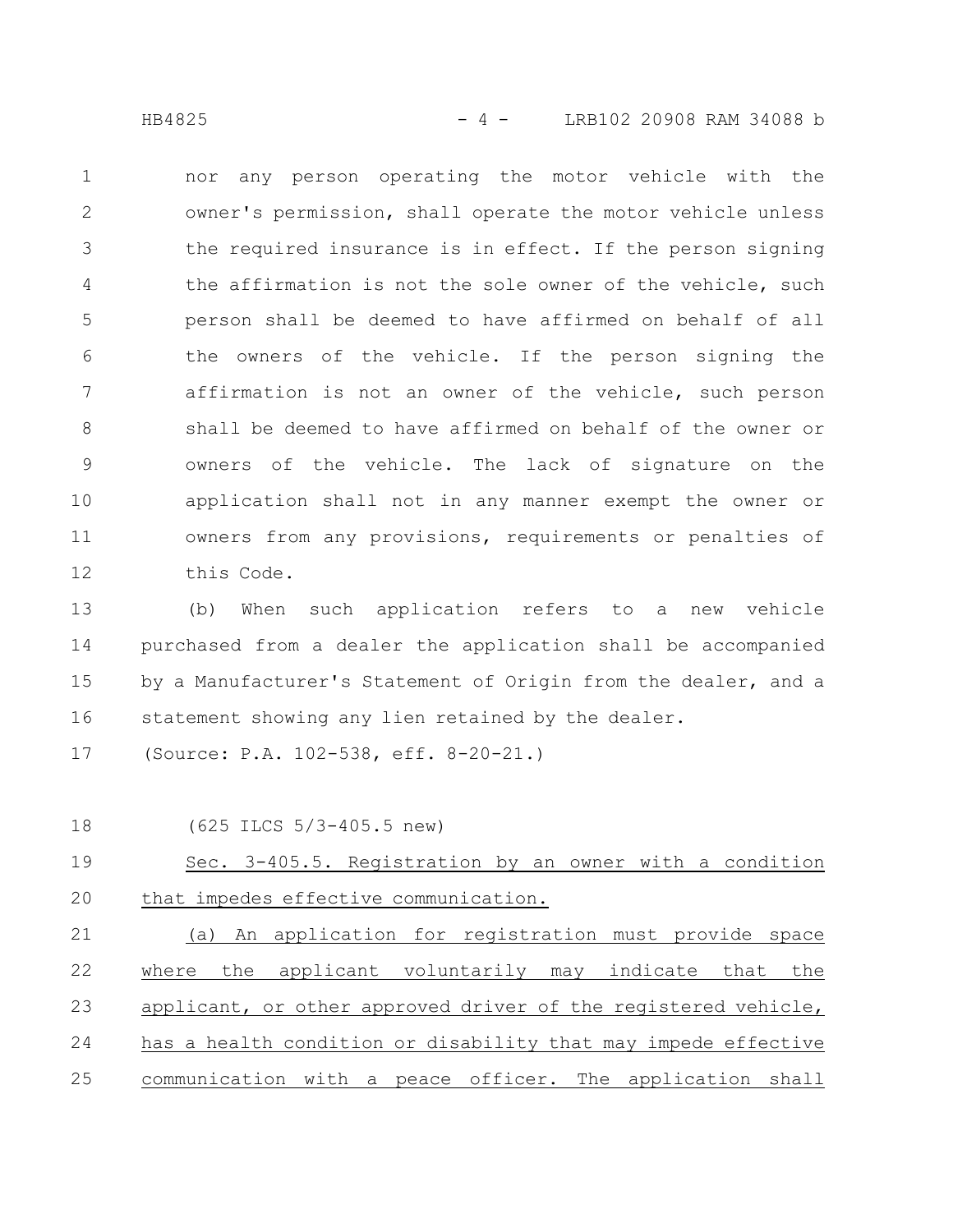HB4825 - 5 - LRB102 20908 RAM 34088 b

| $\mathbf 1$   | checklist of common health conditions<br>include<br>and<br>a   |
|---------------|----------------------------------------------------------------|
| 2             | disabilities that impede effective communication from which    |
| 3             | the applicant may select. The checklist shall also include a   |
| 4             | blank space for the applicant to specify a condition that is   |
| 5             | not listed. The Secretary of State may request from a person   |
| 6             | who makes an indication under this subsection verification of  |
| 7             | a condition in the form of:                                    |
| 8             | for a physical health condition, a written<br>(1)              |
| $\mathcal{G}$ | statement from a licensed physician; or                        |
| 10            | (2) for a mental health condition, a written statement         |
| 11            | from a licensed physician, a licensed psychologist, or a       |
| 12            | nonphysician mental health professional.                       |
| 13            | The Secretary shall provide to the Illinois State<br>(b)       |
| 14            | Police the vehicle registration information of a person who    |
| 15            | indicated on an application under subsection (a) that the      |
| 16            | person, or other approved driver of the registered vehicle,    |
| 17            | has a health condition or disability that may impede effective |
| 18            | communication. The Secretary may not provide to the Illinois   |
| 19            | State Police information that shows the person's specific      |
| 20            | health condition or disability, or that of another approved    |
| 21            | driver of the registered vehicle, unless the person authorizes |
| 22            | the disclosure of the specific health condition or disability. |
| 23            | The Illinois State Police shall establish a system to<br>(C)   |
| 24            | include information received under subsection (b) in the       |
| 25            | statewide Law Enforcement Agencies Data System for the purpose |
| 26            | of alerting a peace officer who makes a traffic stop that the  |